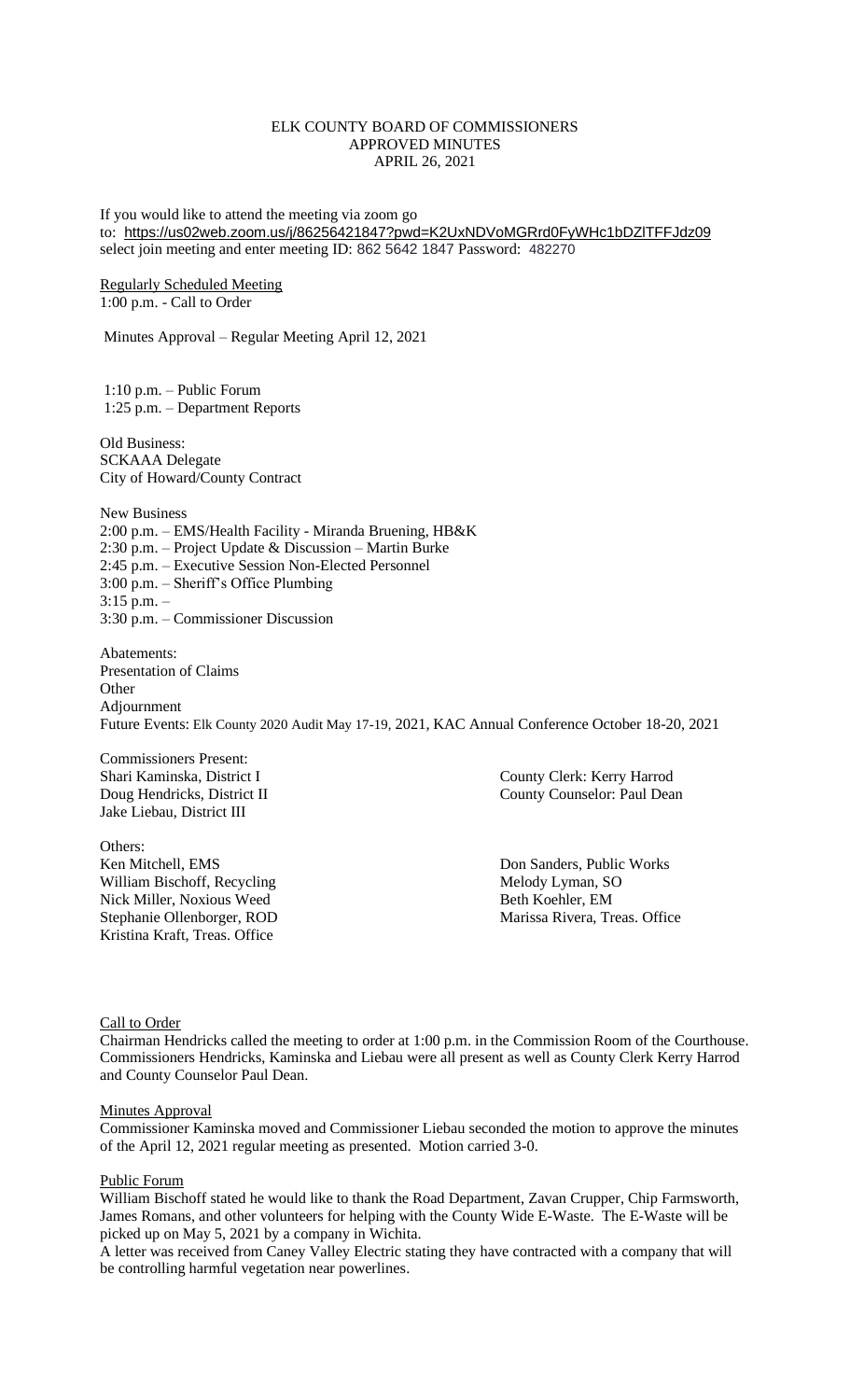# **Sheriff**

Melody Lyman stated the printer/copier has arrived and is working well. Sandy Server with KHP was down Friday doing training with the dispatchers running the State computer. The Sheriff's Office will be doing CPR and first aid training April 29, 2021 and training on the new wrap restraint will be May 7, 2021. The County will begin paying Glenn Blackburn on the May 2021 payroll for part time law enforcement services.

# Emergency Management

Beth Koehler presented the Interlocal Agreement for Maintenance of Emergency Siren for the City of Elk Falls. Commissioner Kaminska moved and Commissioner Liebau seconded the motion to execute the Interlocal Agreement for Maintenance of Emergency Siren at Elk Falls Kansas. Motion carried 3-0.

# Public Works

# Road

Don Sanders presented an agreement for engineering service from Kirkham & Michael for routine annual bridge inspections. There will be four bridges inspected at a cost of \$1,100. Commissioner Liebau moved and Commissioner Kaminska seconded the motion to approve the agreement for engineering services on four bridges in the amount of \$1,100. Motion carried 3-0. Mr. Sanders presented bid sheets for the corner at Rock and Road 28. The Commission will view the corner before a decision is made on the bids.

# Noxious Weed

Nick Miller presented a County Option Noxious Weed Declaration Request to declare Cut-Leaf Teasel and Common Teasel noxious weeds in Elk County. County Counselor Paul Dean will prepare a resolution to declare Cut-Leaf Teasel and Common Teasel noxious weeds in Elk County and present it at the next meeting. Mr. Miller presented the Annual Noxious Weed Report. Commissioner Liebau moved and Commissioner Kaminska seconded the motion to approve the Annual Noxious Weed Report as presented. Motion carried 3-0.

#### Recycling

Don Sanders stated Burt Sprague has been hired part time and will start work today.

# SCKAA

The County will continue looking for a delegate to represent Elk County.

# Hay Ground

Jim Stange will put up hay south of the new EMS/Health Facility. Mr. Stange will be required to keep the pasture mowed and will be allowed to cut all trees except the trees on the east fence line. County Counselor Paul Dean will prepare an agreement and present it at the next meeting.

# **Agreement for Police Service**

The Agreement for Police Service between the City of Howard and Elk County was presented and signed.

#### Executive Session 2:05 p.m.

Commissioner Kaminska moved and Commissioner Liebau seconded the motion to go into executive session for 5 minutes to discuss non-elected personnel with County Clerk Kerry Harrod and County Counselor Paul Dean. Motion carried 3-0.

Back in session 2:10 p.m. No action taken.

#### Sheriff's Office Plumbing

Discussion was had regarding the plumbing in the sheriff's office needing repaired. The Commissioners will visit the sheriff's office and further discussion will be had at the next meeting.

#### Executive Session 2:41 p.m.

Commissioner Liebau moved and Commissioner Kaminska seconded the motion to go into executive session for 15 minutes to discuss legal matters with County Clerk Kerry Harrod, Public Works Supervisor Don Sanders and County Counselor Paul Dean. Motion carried 3-0.

Back in session 2:56 p.m. No action taken.

#### Project Update & Discussion

USD 282 Superintendent Martin Burke gave the Commission updates on the daycare/early childhood center, and the alternative school for  $6<sup>th</sup>$ -12<sup>th</sup> grade students. Mr. Burke stated the school would be interested in purchasing the leftover acreage from the EMS/Health Facility project.